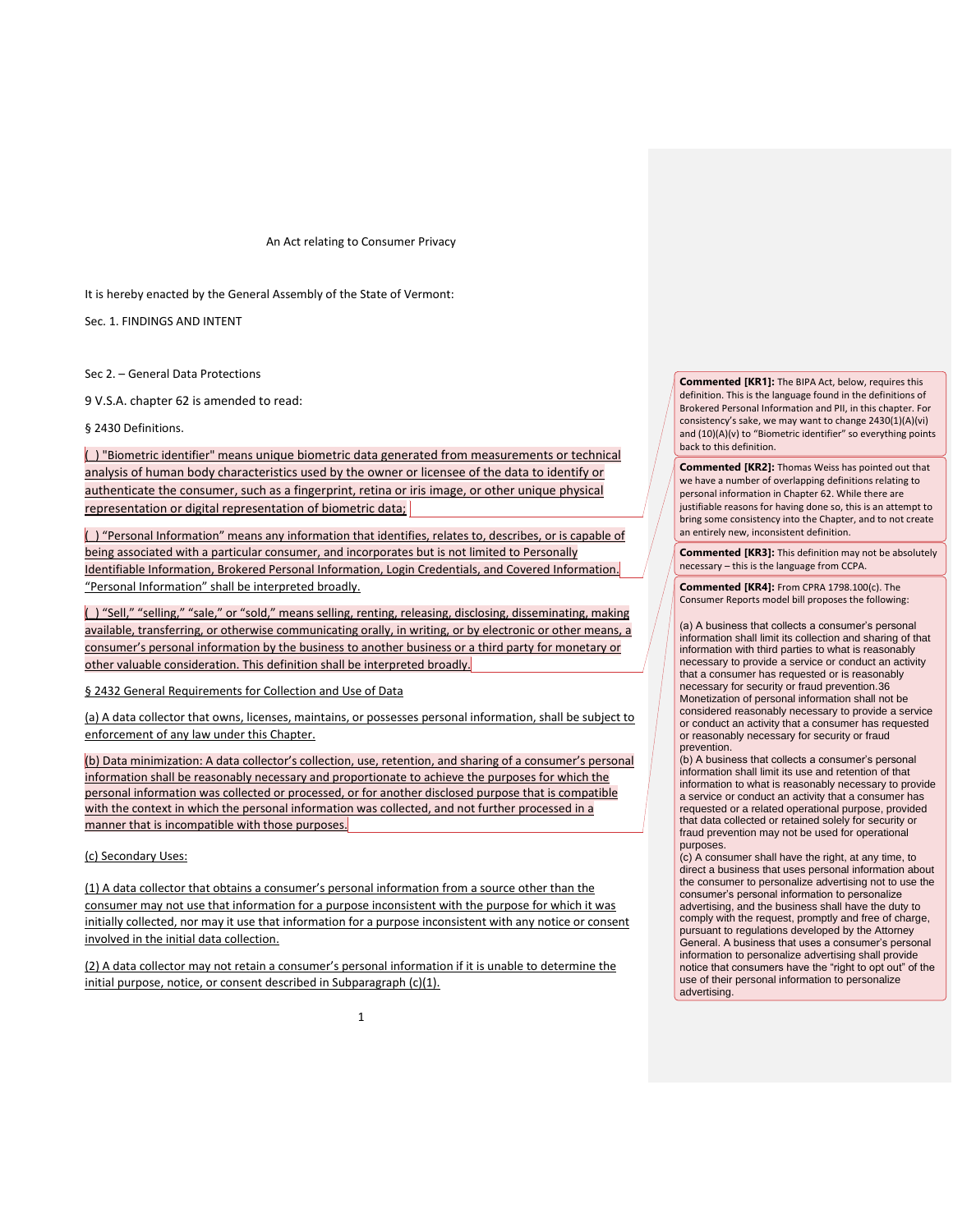(d) Rights of Consumers: Consumers shall have the following rights with regard to their personal information: [CCPA/CPRA-based protections]

## (e) Do Not Track

Effective \_\_\_, a data collector that processes for purposes of targeted advertising, predictive analytics, tracking, or the sale of personal information; or is a data broker, shall allow consumers to exercise the right to opt out of the processing of personal information concerning the consumer for purposes of targeted advertising, predictive analytics, tracking, or the sale of personal information through a userselected universal opt-out mechanism that meets the technical specifications established by the Attorney General.

§ 2445 Definitions. Safe destruction of documents containing personal information

Delete definition 2445(3) "Personal Information" and replace all instances of Personal Information in Section 2445 with "Personally Identifiable Information"

Sec 3. – PROTECTION OF BIOMETRIC INFORMATION

9 V.S.A. chapter 62 is amended to read:

Subchapter 6: Biometric Information

§ 244\_

(a) Collection, use, and retention of biometric identifiers.

(1) A business may not collect or retain a biometric identifier without first providing clear and conspicuous notice, obtaining consent, and providing a mechanism to prevent the subsequent use of a biometric identifier.

(2) A business who collects or retains biometric identifiers must establish a retention schedule and guidelines for permanently destroying biometric identifiers and biometric information when the initial purpose for collecting or obtaining such identifiers or information has been satisfied or within 1 year of the consumer's last interaction with the private entity, whichever occurs first. Absent a valid warrant or subpoena issued by a court of competent jurisdiction, a private entity in possession of biometric identifiers or biometric information must comply with its established retention schedule and destruction guidelines.

(3) Notice under subparagraph (a)(1) and (a)(5)(B) must include:

(A) a description of the biometric identifiers being collected or retained;

(B) the specific purpose and length of term for which a biometric identifier or biometric information is being collected, stored, or used;

(C) the third parties to which the biometric identifier may be sold, leased, or otherwise disclosed to and the purpose of such disclosure; and

(D) the mechanism by which the consumer may prevent the subsequent use of the biometric identifier.

**Commented [KR5]:** Ideally, it would be great if we could create rights here that are consistent with the law in California.

**Commented [KR6]:** This is based on Colorado Privacy Act 6-1-1306(1)(a)(IV)(B)

**Commented [KR7]:** This act was adopted in 2005 and we have not had a lot of issues with compliance, particularly because the failure to comply with this law is essentially a data breach, so the notice act is applied. It has a definition called "Personal Information" which would introduce confusion given that we are introducing a new "Personal Information" definition. In order to simplify things, I propose we delete the definition from this subchapter, and just use PII (which is the operative term in the Security Breach Notice Act) in this subchapter.

**Commented [KR8]:** Need to have further discussions before firming up this language. This is based on WA BIPA with some changes.

**Commented [KR9]:** Based on IL BIPA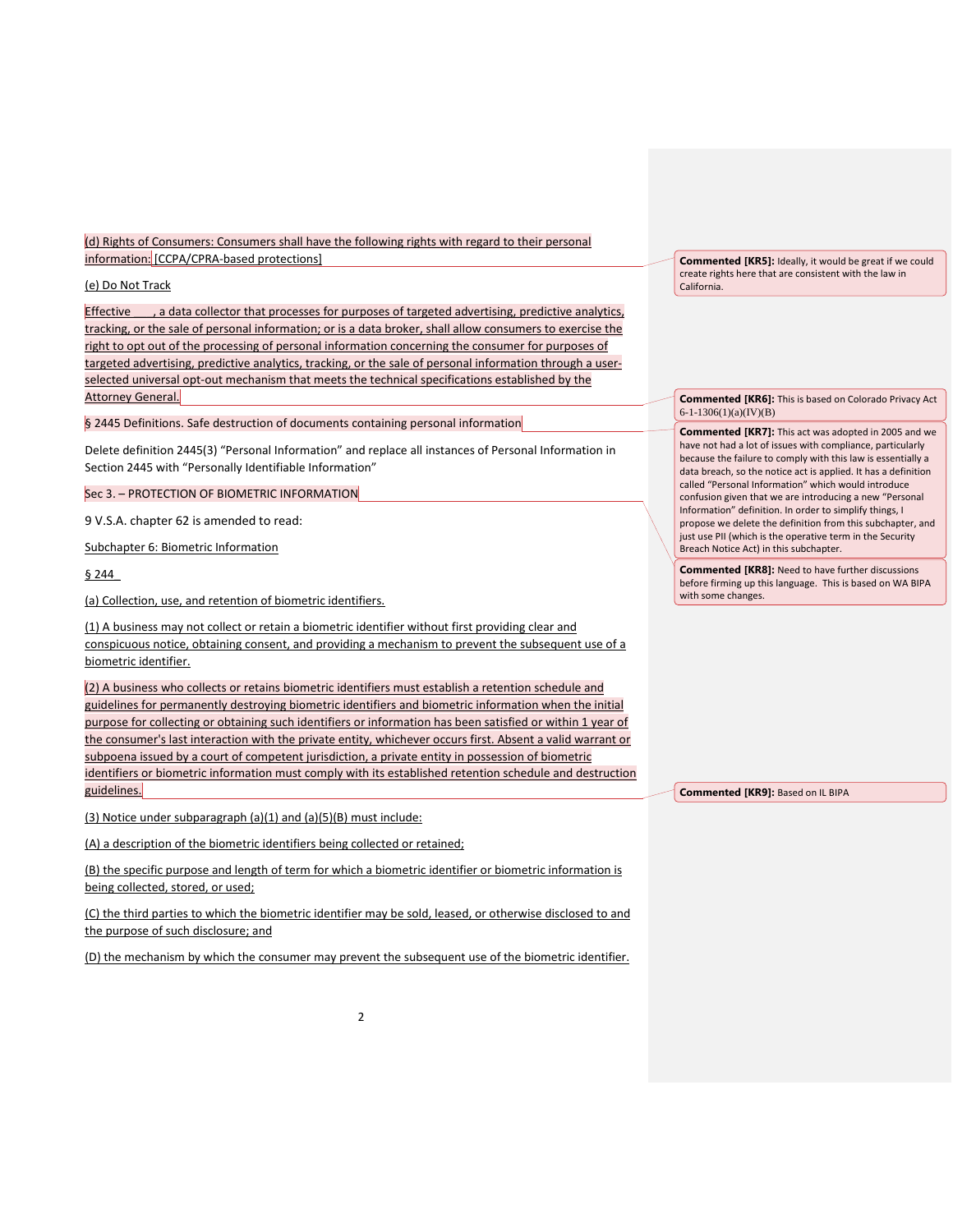(4) A business who has collected or stored a consumer's biometric identifier may not use, sell, lease, or otherwise disclose the biometric identifier to another business for a specific purpose unless:

(A) consent has been obtained from the consumer for the specific purpose;

(B) it is necessary to provide a product or service subscribed to, requested, or expressly authorized by the consumer, and the business has notified the consumer of: (i) the purpose and (ii) any third parties to which the identifier is disclosed to effectuate that purpose;

(C) (i) it is necessary to effect, administer, enforce, or complete a financial transaction that the consumer requested, initiated, or authorized; (ii) the third party to whom the biometric identifier is disclosed maintains confidentiality of the biometric identifier and does not further disclose the biometric identifier except as otherwise permitted under this subsection (4); and (iii) the business has notified the consumer of any third parties to which the identifier is disclosed to effectuate that purpose; or

(D) it is required or expressly authorized by a federal or state statute, or court order.

(5)(A) Consent under subparagraph (a)(1) or (a)(4)(A) must be opt-in; and may be accomplished in writing, by indicating assent through an electronic form, through a recording of verbal assent, or in any other way that is reasonably calculated to collect informed, confirmable consent;

(B) Where biometric information is collected in a physical, offline location and consent would be impossible to collect, consent is not necessary if the business posts clear and conspicuous notice of the collection at a location likely to be seen by the consumer, provides notice on its website, and complies with all other requirements of this section.

(6) A business who possesses a biometric identifier of a consumer:

(A) Must take reasonable care to guard against unauthorized access to and acquisition of biometric identifiers that are in the possession or under the control of the business;

(B) Must comply with the data security standard set forth in Section 2447 of this Chapter and

(C) May retain the biometric identifier no longer than is reasonably necessary to:

(i) Comply with a court order, statute, or public records retention schedule specified under federal, state, or local law;

(ii) Protect against or prevent actual or potential fraud, criminal activity, claims, security threats, or liability; and

(iii) Provide the services for which the biometric identifier was collected or stored.

(7) A business who collects or stores a biometric identifier of a consumer or obtains a biometric identifier of a consumer from a third party pursuant to this section may not use or disclose it in a manner that is materially inconsistent with the terms under which the biometric identifier was originally provided without obtaining consent for the new terms of use or disclosure.

(8) Nothing in this section requires an entity to provide notice and obtain consent to collect, use or retain a biometric identifier where: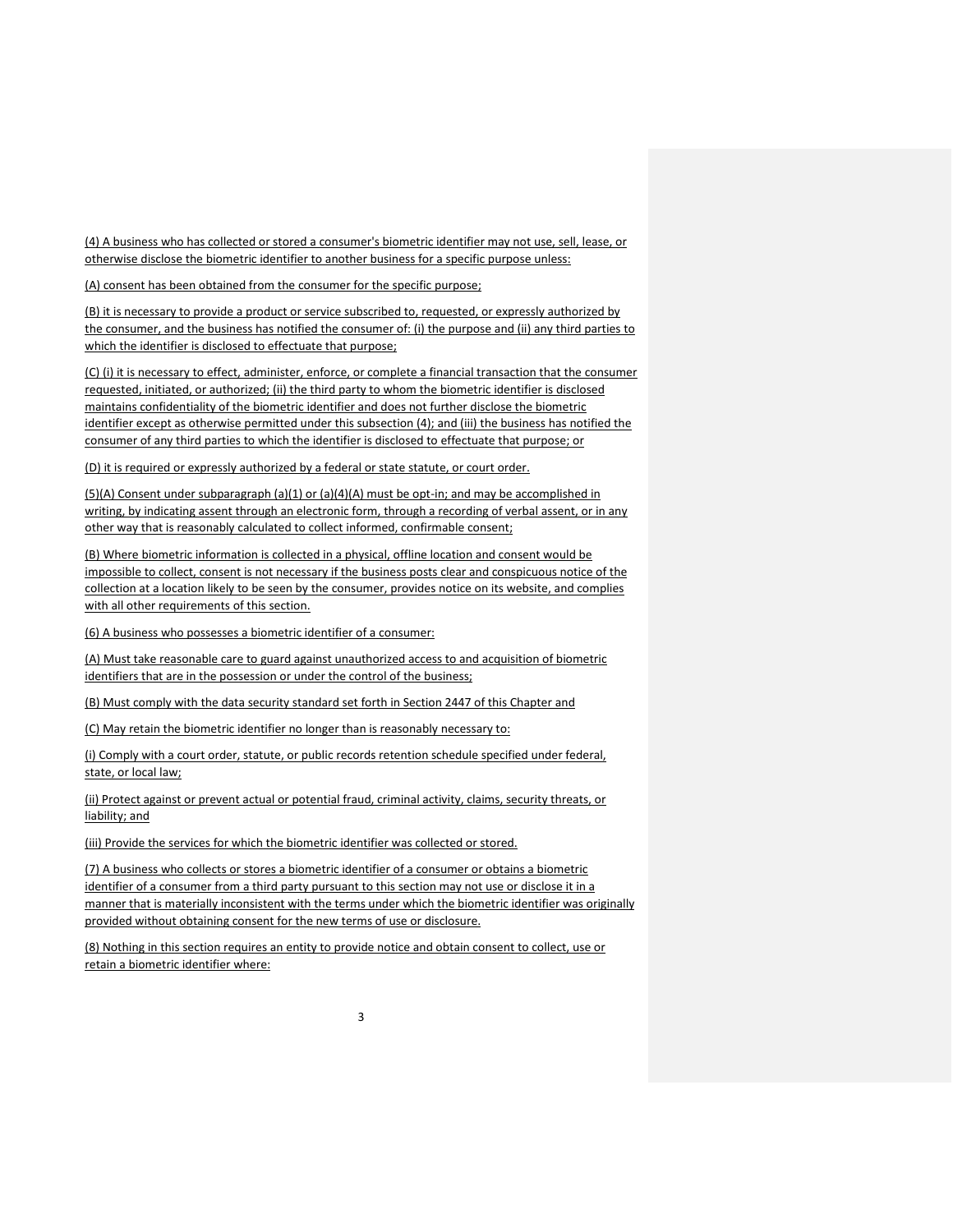(A) the biometric identifier will be used solely to authenticate the consumer for the purpose of securing the goods or services provided by the business;

(B) the biometric identifier will not be leased or sold to any third party; and

(C) the biometric identifier will only be disclosed to a third party for the purpose of effectuating subparagraph (8)(A), and the third party is contractually obligated to maintain the confidentiality of the biometric identifier and to not further disclose the biometric identifier.

(b) Enforcement.

(1)(A) The Attorney General and State's Attorney shall have authority to investigate potential violations of this subchapter and to enforce, prosecute, obtain, and impose remedies for a violation of this subchapter or any rules or regulations made pursuant to this chapter as the Attorney General and State's Attorney have under chapter 63 of this title. The Attorney General may refer the matter to the State's Attorney in an appropriate case. The Superior Courts shall have jurisdiction over any enforcement matter brought by the Attorney General or a State's Attorney under this subsection.

(B) In determining appropriate civil penalties, the Courts shall consider each instance in which a business violates this subchapter with respect to each consumer as a separate violation, and shall base civil penalties on the seriousness of the violation, the size and sophistication of the business violating the subchapter, and the business's history of respecting or failing to respect the privacy of consumers, with maximum penalties imposed where appropriate.

(C) Businesses that possess biometric identifiers of consumers that was not acquired in accordance with the requirements of this subchapter as of the effective date of this law must either obtain consent or delete the biometric information within 180 days of enactment of this law, or shall be liable for \$10,000 per day thereafter until the business has complied with this subparagraph.

(2) A consumer aggrieved by a violation of this subchapter or rules adopted under this subchapter may bring an action in Superior Court for the consumer's damages, injunctive relief, punitive damages, and reasonable costs and attorney's fees. The court, in addition, may issue an award for the greater of the consumer's actual damages or \$1,000 a negligent violation; or \$5,000 for a willful or reckless violation.

# (c) Exclusions.

(1) Nothing in this chapter expands or limits the authority of a law enforcement officer acting within the scope of his or her authority including, but not limited to, the authority of a state law enforcement officer in executing lawful searches and seizures.

SEC. 4 – DATA BROKERS

9 V.S.A. § 2436. Notice of data broker security breaches

(a) This section shall be known as the Data Broker Security Breach Notice Act.

(b) Notice of breach.

(1) Except as otherwise provided in subsection (d) of this section, any data broker shall notify the consumer that there has been a data broker security breach following discovery or notification to the **Commented [KR10]:** Whether this word should be may or shall is a question to consider.

**Commented [KR11]:** This is the IL Private Right of Action Language:

 Sec. 20. Right of action. Any person aggrieved by a violation of this Act shall have a right of action in a State circuit court or as a supplemental claim in federal district court against an offending party. A prevailing party may recover for each violation:

 (1) against a private entity that negligently violates a provision of this Act, liquidated damages of \$1,000 or actual damages, whichever is greater;

 (2) against a private entity that intentionally or recklessly violates a provision of this Act, liquidated damages of \$5,000 or actual damages, whichever is greater;

 (3) reasonable attorneys' fees and costs, including expert witness fees and other litigation expenses; and

 (4) other relief, including an injunction, as the State or federal court may deem appropriate.

**Commented [KR12]:** This section is based on 9 VSA 2480f(b) – Fair Credit Reporting. The \$100 punitive damages have been increased to \$1000, and negligent violation

**Commented [KR13]:** It might make sense to include exclusions for GLBA and HIPAA compliant activities, but that's worth a discussion.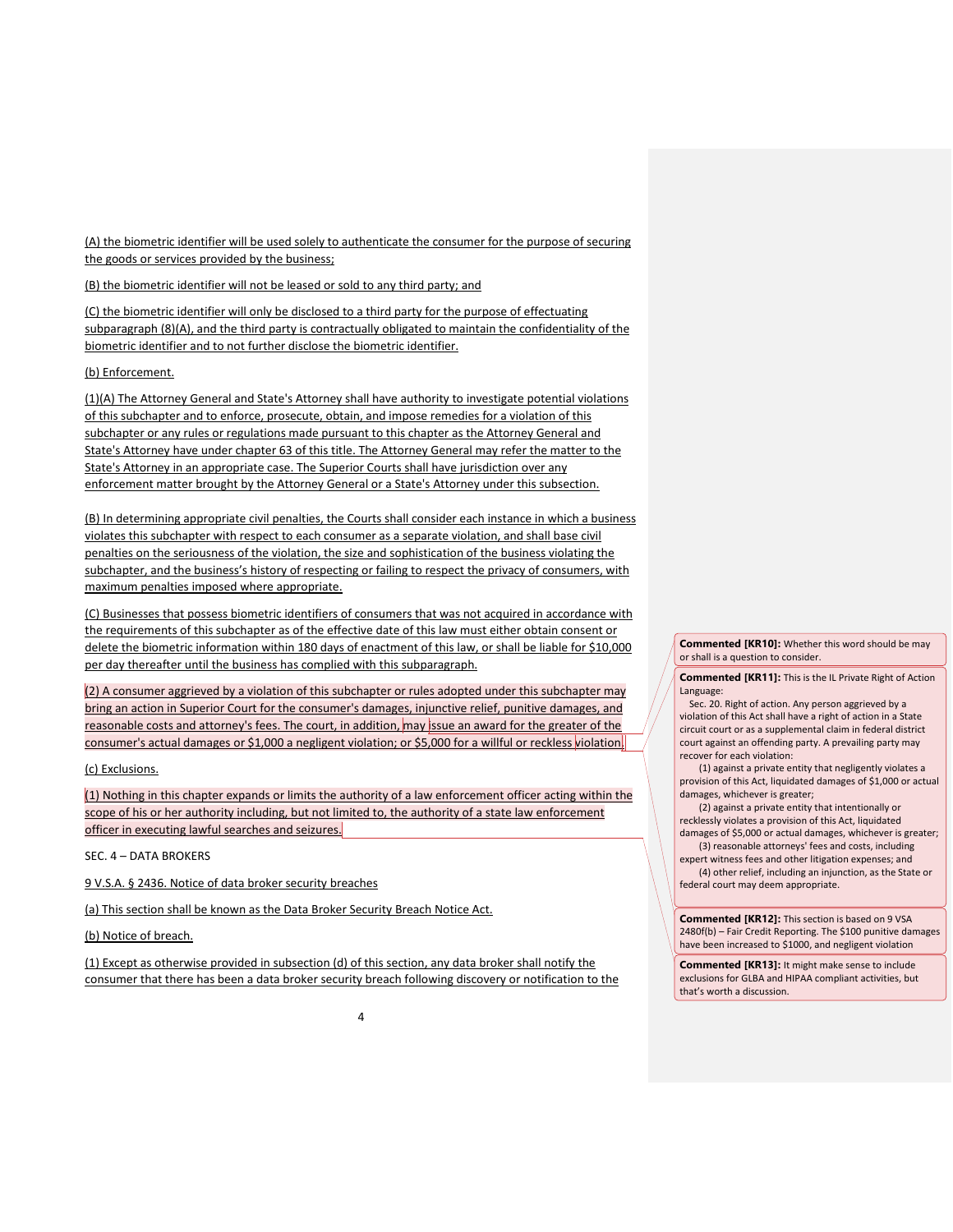data broker of the breach. Notice of the security breach shall be made in the most expedient time possible and without unreasonable delay, but not later than 45 days after the discovery or notification, consistent with the legitimate needs of the law enforcement agency, as provided in subdivisions (3) and (4) of this subsection, or with any measures necessary to determine the scope of the security breach and restore the reasonable integrity, security, and confidentiality of the data system.

(2) A data broker shall provide notice of a breach to the Attorney General as follows:

(A)(i) The data broker shall notify the Attorney General of the date of the security breach and the date of discovery of the breach and shall provide a preliminary description of the breach within 14 business days, consistent with the legitimate needs of the law enforcement agency as provided in this subdivision (3) and subdivision (4) of this subsection (b), of the data broker's discovery of the security breach or when the data broker provides notice to consumers pursuant to this section, whichever is sooner.

(ii) If the date of the breach is unknown at the time notice is sent to the Attorney General the data broker shall send the Attorney General the date of the breach as soon as it is known.

(iii) Unless otherwise ordered by a court of this State for good cause shown, a notice provided under this subdivision (2)(A) shall not be disclosed to any person other than the authorized agent or representative of the Attorney General, a State's Attorney, or another law enforcement officer engaged in legitimate law enforcement activities without the consent of the data broker.

(B)(i) When the data broker provides notice of the breach pursuant to subdivision (1) of this subsection (b), the data broker shall notify the Attorney General of the number of Vermont consumers affected, if known to the data broker, and shall provide a copy of the notice provided to consumers under subdivision (1) of this subsection (b).

(ii) The data broker may send to the Attorney General a second copy of the consumer notice, from which is redacted the type of brokered personal information that was subject to the breach, and which the Attorney General shall use for any public disclosure of the breach.

(3)(A) The notice to a consumer required by this subsection shall be delayed upon request of a law enforcement agency. A law enforcement agency may request the delay if it believes that notification may impede a law enforcement investigation, or a national or Homeland Security investigation, or jeopardize public safety or national or Homeland Security interests. In the event law enforcement makes the request for a delay in a manner other than in writing, the data broker shall document such request contemporaneously in writing, including the name of the law enforcement officer making the request and the officer's law enforcement agency engaged in the investigation. A law enforcement agency shall promptly notify the data broker in writing when the law enforcement agency no longer believes that notification may impede a law enforcement investigation, or a national or Homeland Security investigation, or jeopardize public safety or national or Homeland Security interests. The data broker shall provide notice required by this section without unreasonable delay upon receipt of a written communication, which includes facsimile or electronic communication, from the law enforcement agency withdrawing its request for delay.

(4) The notice to a consumer required in subdivision (1) of this subsection shall be clear and conspicuous. A notice to a consumer of a security breach involving brokered personal information shall include a description of each of the following, if known to the data broker: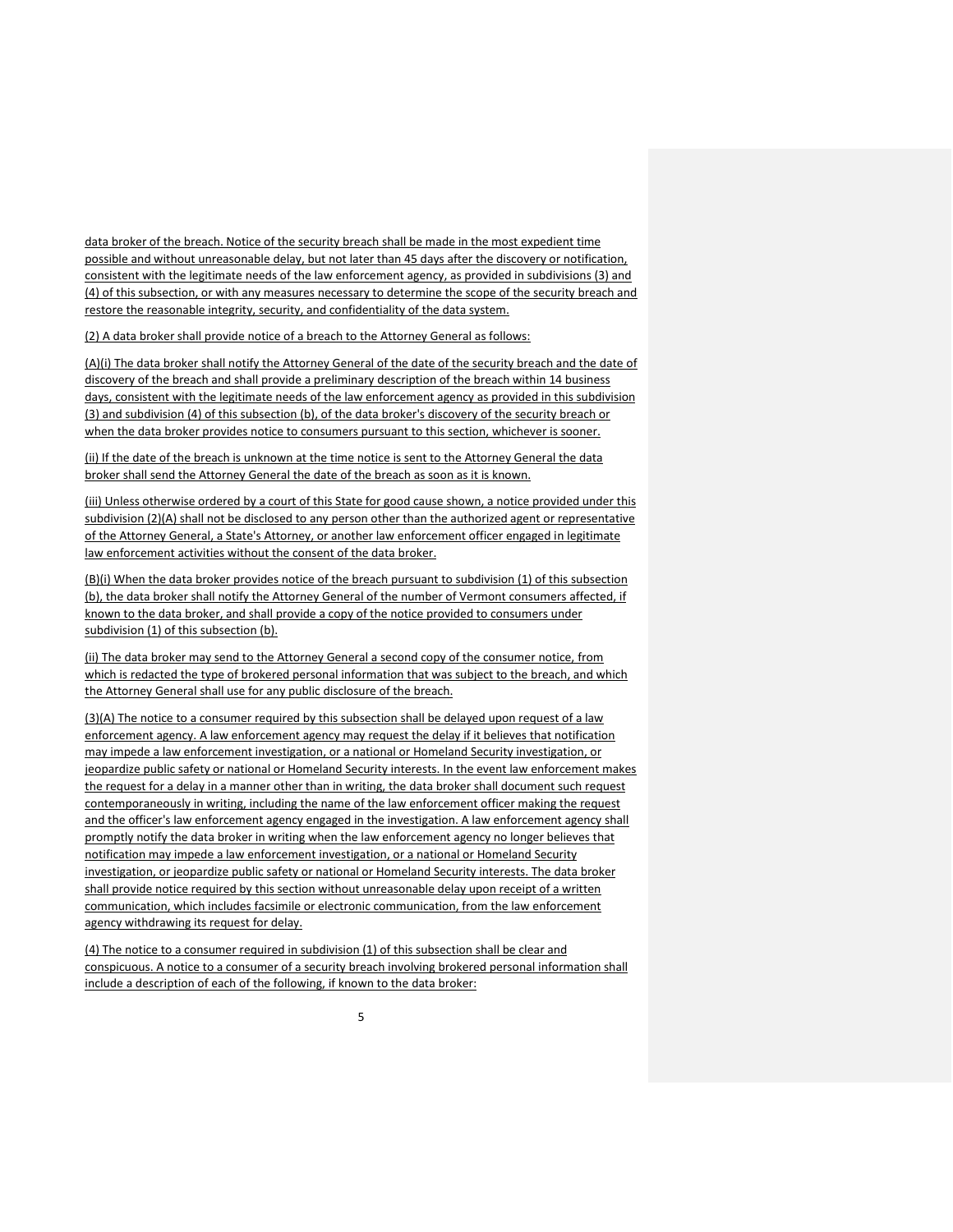(A) the incident in general terms;

(B) the type of brokered personal information that was subject to the security breach;

(C) the general acts of the data broker to protect the brokered personal information from further security breach;

(D) a telephone number, toll-free if available, that the consumer may call for further information and assistance;

(E) advice that directs the consumer to remain vigilant by reviewing account statements and monitoring free credit reports; and

(F) the approximate date of the data broker security breach.

(6) A data broker may provide notice of a security breach involving brokered personal information to a consumer by one or more of the following methods:

(A) written notice mailed to the consumer's residence;

(B) electronic notice, for those consumers for whom the data broker has a valid e-mail address, if:

(i) the data broker's primary method of communication with the consumer is by electronic means, the electronic notice does not request or contain a hypertext link to a request that the consumer provide personal information, and the electronic notice conspicuously warns consumers not to provide personal information in response to electronic communications regarding security breaches; or

(ii) the notice is consistent with the provisions regarding electronic records and signatures for notices in 15 U.S.C. § 7001; or

(C) telephonic notice, provided that telephonic contact is made directly with each affected consumer and not through a prerecorded message.

(c)(1) Notice of a security breach pursuant to subsection (b) of this section is not required if the data broker establishes that misuse of brokered personal information is not reasonably possible and the data broker provides notice of the determination that the misuse of the brokered personal information is not reasonably possible pursuant to the requirements of this subsection. If the data broker establishes that misuse of the brokered personal information is not reasonably possible, the data broker shall provide notice of its determination that misuse of the brokered personal information is not reasonably possible and a detailed explanation for said determination to the Vermont Attorney General. The data broker may designate its notice and detailed explanation to the Vermont Attorney General as "trade secret" if the notice and detailed explanation meet the definition of trade secret contained in 1 V.S.A. § 317(c)(9).

(2) If a data broker established that misuse of brokered personal information was not reasonably possible under subdivision (1) of this subsection, and subsequently obtains facts indicating that misuse of the brokered personal information has occurred or is occurring, the data broker shall provide notice of the security breach pursuant to subsection (b) of this section.

(d) Any waiver of the provisions of this subchapter is contrary to public policy and is void and unenforceable.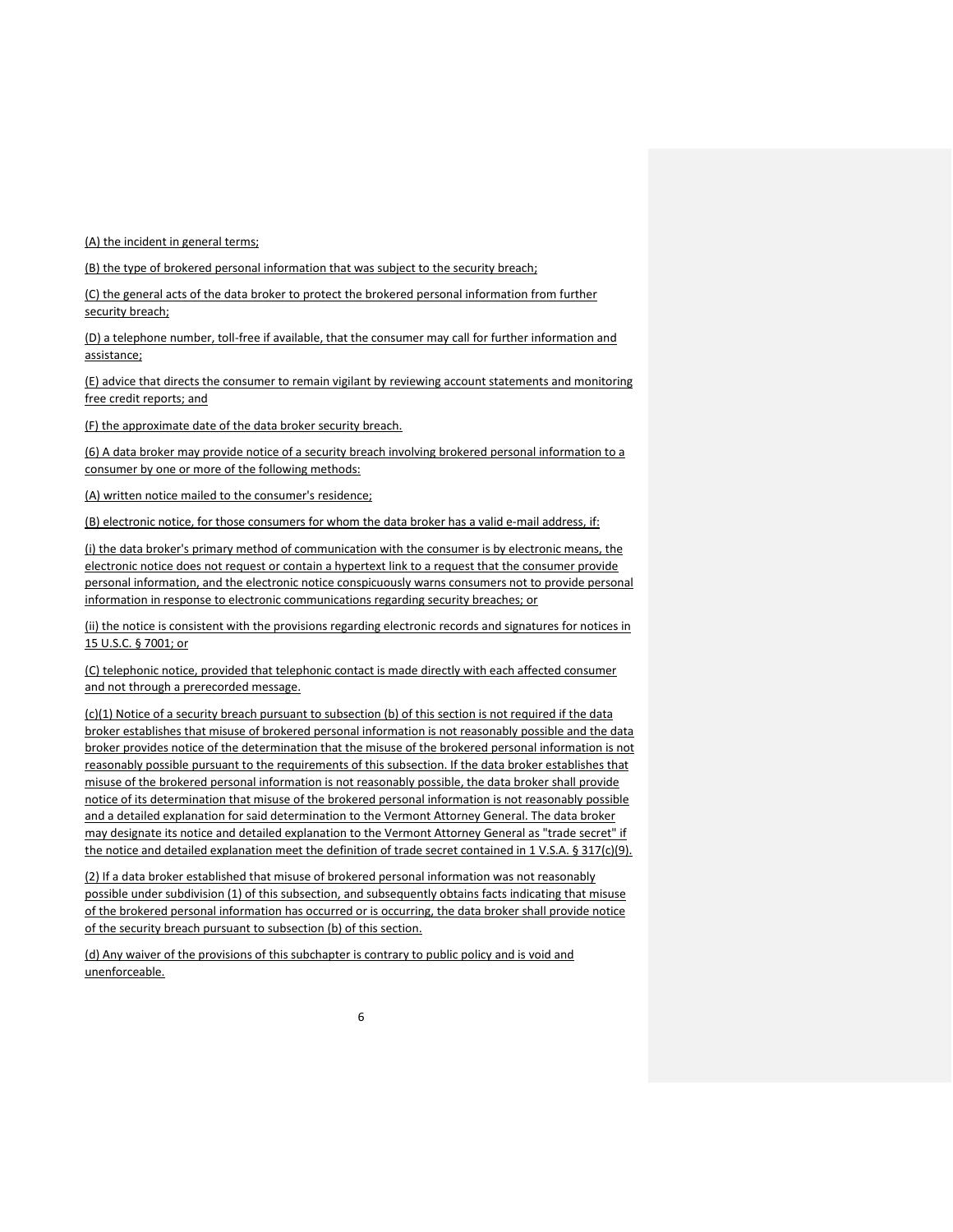### (e) Enforcement.

(1) The Attorney General and State's Attorney shall have sole and full authority to investigate potential violations of this subchapter and to enforce, prosecute, obtain, and impose remedies for a violation of this subchapter or any rules or regulations made pursuant to this chapter as the Attorney General and State's Attorney have under chapter 63 of this title. The Attorney General may refer the matter to the State's Attorney in an appropriate case. The Superior Courts shall have jurisdiction over any enforcement matter brought by the Attorney General or a State's Attorney under this subsection.

9 V.S.A § 2446 is Amended to read:

### **§ 2446. Annual registration**

(a) Annually, on or before January 31 following a year in which a person meets the definition of data broker as provided in section 2430 of this title, a data broker shall:

(1) register with the Secretary of State;

(2) pay a registration fee of \$100.00; and

(3) provide the following information:

(A) the name and primary physical, e-mail, and Internet addresses of the data broker;

(B) if the data broker permits the method for a consumer to opt out of the data broker's collection of brokered personal information, opt out of its databases, or opt out of certain sales of data;

(i) the method for requesting an opt-out;

(ii) if the opt-out applies to only certain activities or sales, which ones; and

(iii) whether the data broker permits a consumer to authorize a third party to perform the opt-out on the consumer's behalf;

(C) a statement specifying the data collection, databases, or sales activities from which a consumer may not opt out;

(D) a statement whether the data broker implements a purchaser credentialing process;

(E) the number of data broker security breaches that the data broker has experienced during the prior year, and if known, the total number of consumers affected by the breaches;

(CF) where the data broker has actual knowledge that it possesses the brokered personal information of minors, a separate statement detailing the data collection practices, databases, and sales activities, and opt-out policies that are applicable to the brokered personal information of minors; and

(DG) any additional information or explanation the data broker chooses to provide concerning its data collection practices.

(b) A data broker that fails to register pursuant to subsection (a) of this section is liable to the State for:

(1) a civil penalty of \$50100.00 for each day, not to exceed a total of \$10,000.00 for each year, it fails to register pursuant to this section;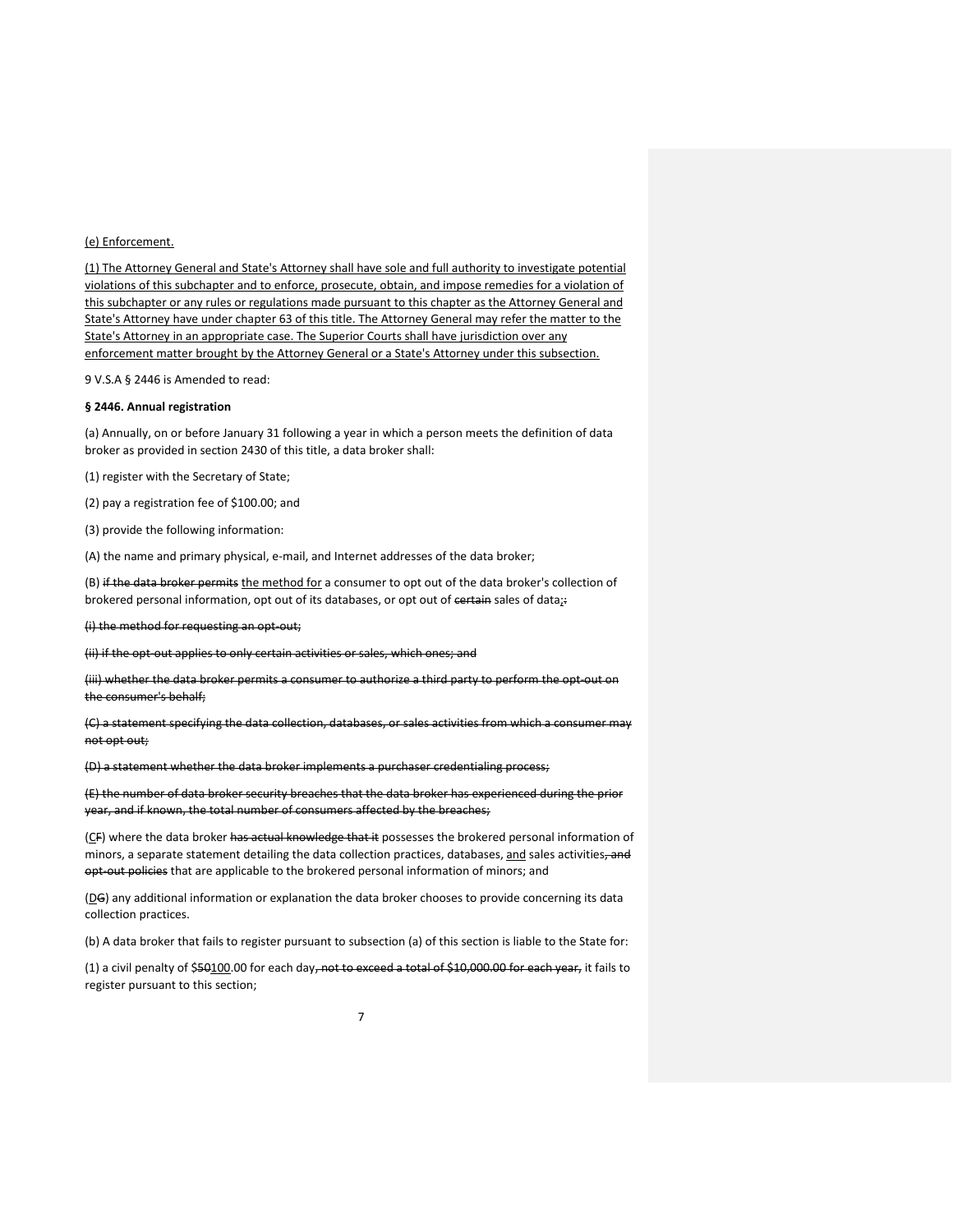(2) an amount equal to the fees due under this section during the period it failed to register pursuant to this section; and

(3) other penalties imposed by law.

(c) A data broker that omits required information from its registration must file an amendment to include the omitted information within 5 business days of notification of the omission, and is liable to the State for a civil penalty of \$1,000 per day for each day thereafter.

(d) A data broker that files materially incorrect information in its registration:

(1) is liable to the State for a civil penalty of \$25,000; and

(2) if it fails to correct the false information within 5 business days after discovery or notification of the incorrect information, an additional civil penalty of \$1,000 per day for each day thereafter that it fails to correct the information.

(ee) The Attorney General may maintain an action in the Civil Division of the Superior Court to collect the penalties imposed in this section and to seek appropriate injunctive relief.

9 V.S.A § 2448 – Data Broker Additional Duties

(a) **Individual Opt-Out**

(1) A consumer or their agent may request that a Data Broker do any of the following:

(i) Stop collecting the consumer's data;

(ii) Delete all data in its possession about the consumer; or

(iii) Stop selling the consumer's data.

(2) A Data Broker must establish a simple procedure for consumers to submit such a request and must comply with such a request from a consumer or a consumer's designated agent within 10 days of receiving such a request.

(3) A Data Broker must clearly and conspicuously describe the opt-out procedure in its annual registration and on its website.

## (b) **General Opt-Out**

(1) A consumer their agent may request that all Data Brokers registered with the State of Vermont honor an opt-out request by filing the request with the Secretary of State.

(2) The Secretary of State shall develop an online form to facilitate the general opt-out by a consumer or a consumer's designated agent, and shall maintain a Data Broker Opt-Out List of consumers who have requested a general opt-out, with the specific type of opt-out.

(3) The Data Broker Opt-Out List shall contain the minimum amount of information necessary for a Data Broker to identify the specific consumer making the opt-out.

(4) Once every 31 days, any Data Broker registered with the State of Vermont shall review the Data Broker Opt-Out List in order to comply with the opt-out requests contained therein.